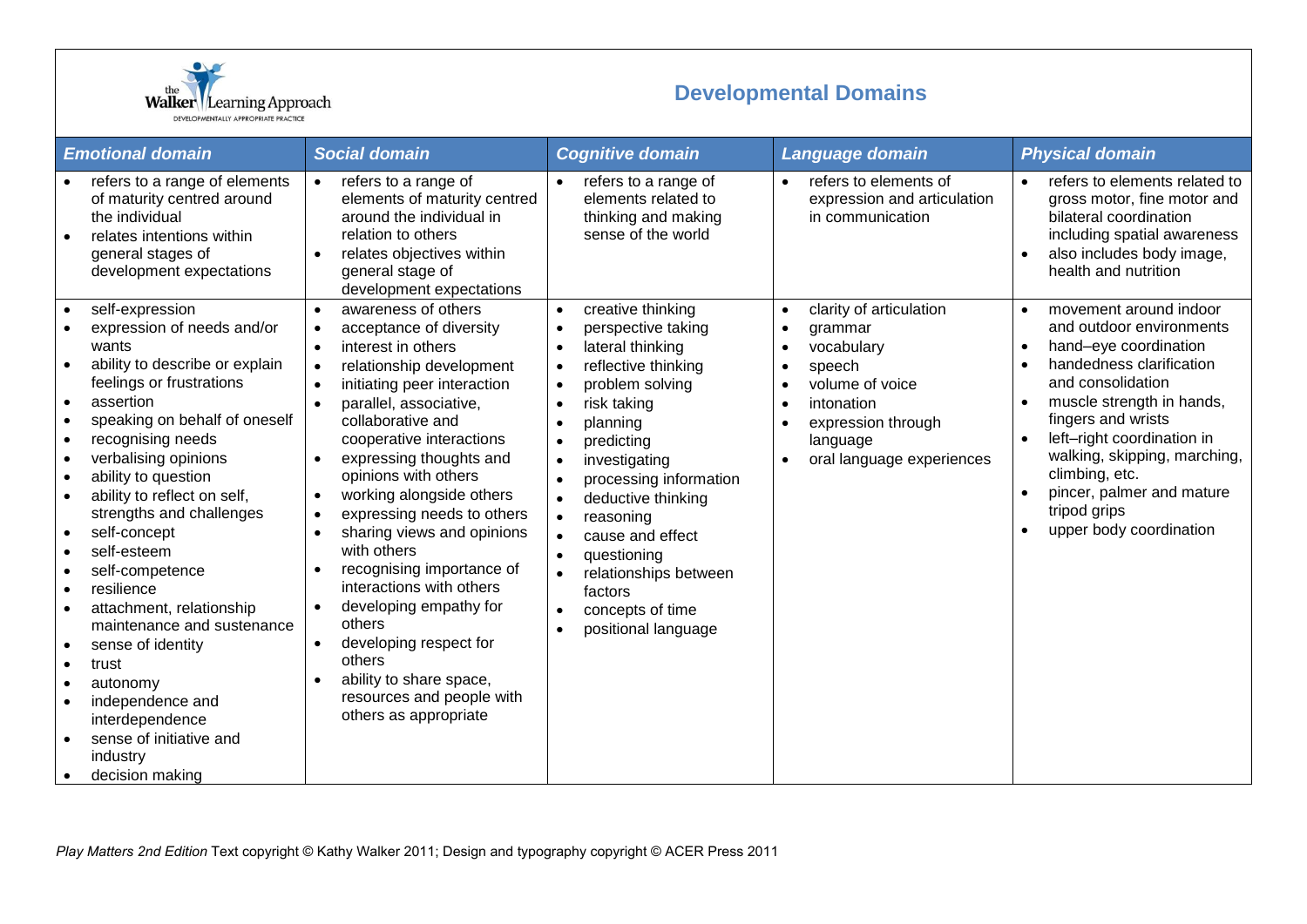

# **Key Procedures for Implementing the WLA**

Implementing the WLA in order to sustain the approach and to link successfully with all learning areas requires time and careful thought. These elements are strongly recommended:

### **The importance of leadership**

- understanding the philosophy
- clarity of direction
- rationale for change
- timeline for implementation and strategies
- commitment to the philosophy
- support from leadership

### **Professional development**

- discussion of values and beliefs about children, learning and teaching
- consideration of implications re: curriculum topics, reporting and assessment, timetabling
- introduction and overview of WLA
- whole-school overview to all staff (even those who are not in the year levels concerned)
- leadership meeting

### **Suggested professional development sessions**

- child development theory
- implications of child development
- planning
- linking literacy and numeracy
- integrating the curriculum
- assessment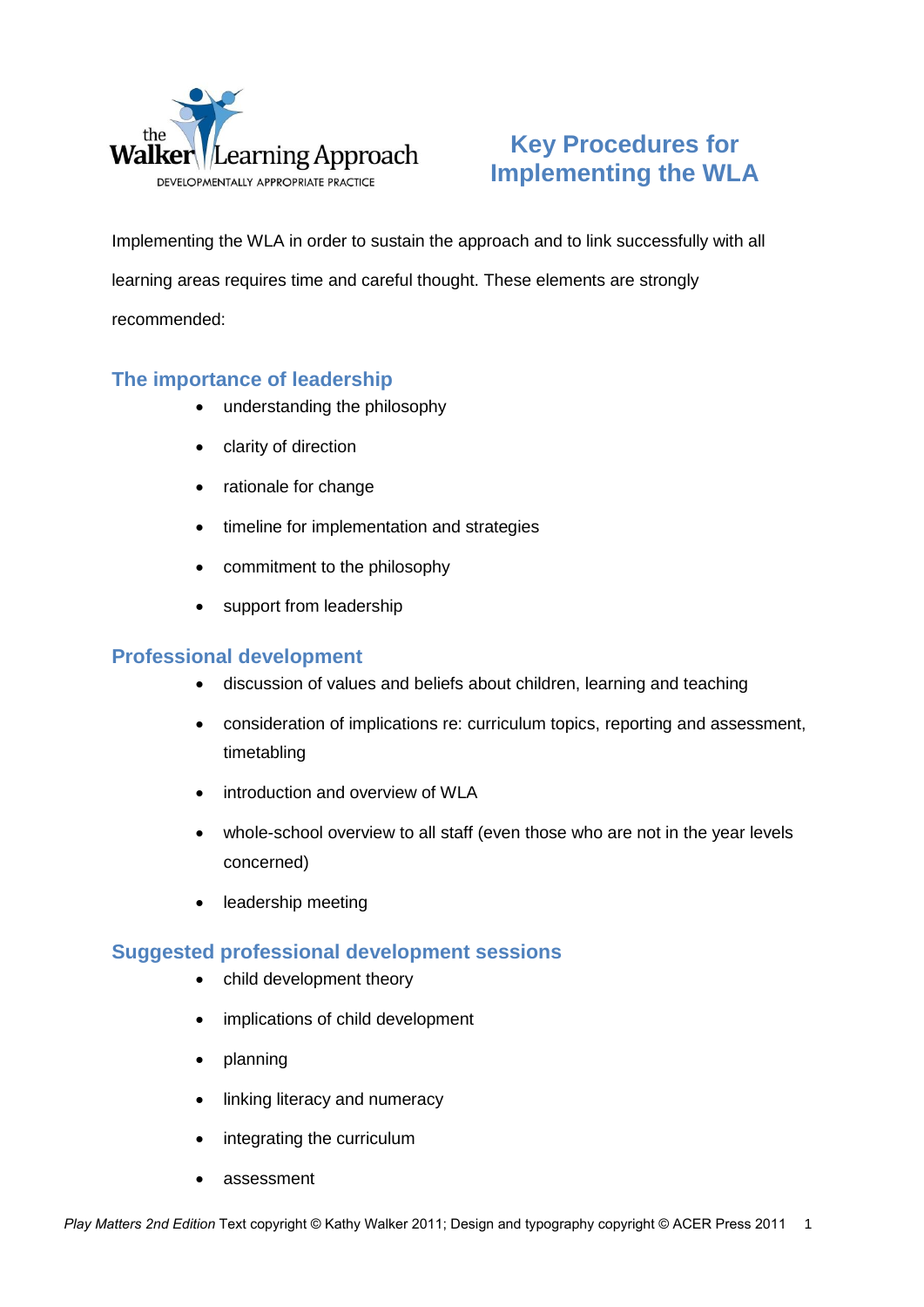- reporting
- observation of developmental domains
- scaffolding at tuning in and reflection time
- setting up the learning environment

### **Other discussion points**

- role of and planning implications for specialist teachers
- what happens to integrated curriculum?
- how and where does literacy and numeracy fit?
- types of play
- working effectively with parents
- setting up classrooms
- resources and budget considerations
- trialling the process
- mentoring and supports
- professional readings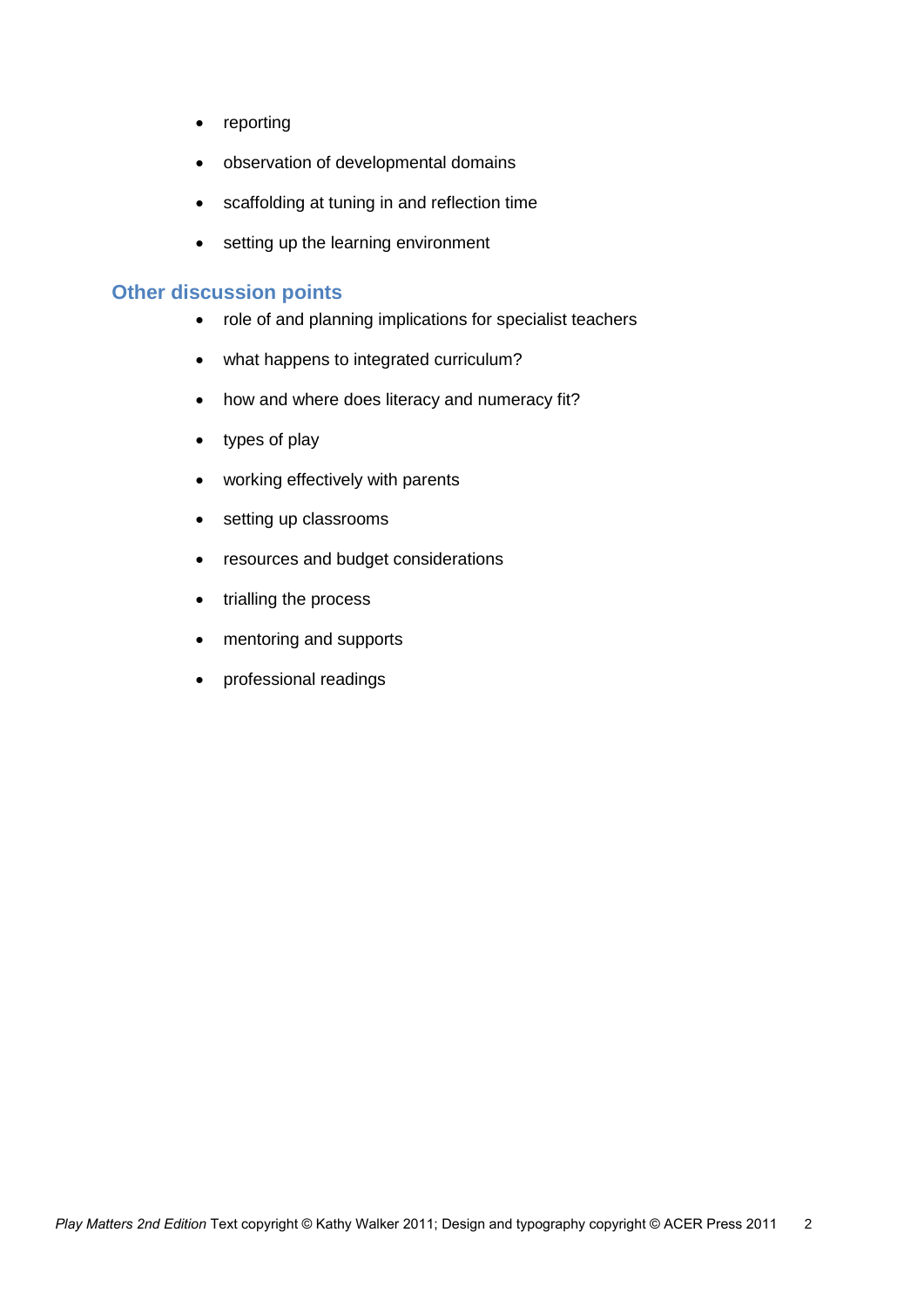

# **Key WLA Principles**

Listed below are a number of the key elements of the WLA and implications for practice.

- Children's interests are used as the predominant means for learning experiences during investigations. Teachers may also add in other ideas and concepts.
- Children's interests are expanded, scaffolded and supported as a means of ongoing engagement in particular learning areas.
- Additional issues or concepts at a community or school level are incorporated within the planning document but not viewed or used as the 'topic' or 'theme' on which planning is based or all experiences are planned.
- Investigative play-based experiences are the major pedagogical tool for teaching and learning alongside formal instruction.
- The nature of experiences promotes creativity, imagination and scope for children to invent and create and avoid cloned art work, worksheets and stencils.
- Planning documentation identifies intentions for the children's development in the first instance and in addition, identifies key learning intentions and children's interests as a basis for planning learning experiences.
- The learning experiences emphasise active engagement, provide children with opportunities to explore processes (not just end products) and seek to encourage children to pursue some of their learning experiences into ongoing projects for either short or longer periods of time.
- Observation and documentation by teachers of key skills, needs, strengths and interests of individual children is used to further plan and implement appropriate experiences and set further learning and developmental objectives.
- Formal skill instruction sessions and small and large group times are still used within the classroom in literacy, numeracy and other areas of learning. These skills are also integrated within a range of learning experiences.
- Teachers must still direct, scaffold, extend or intervene with children in order to ensure that children are actively engaged and learning.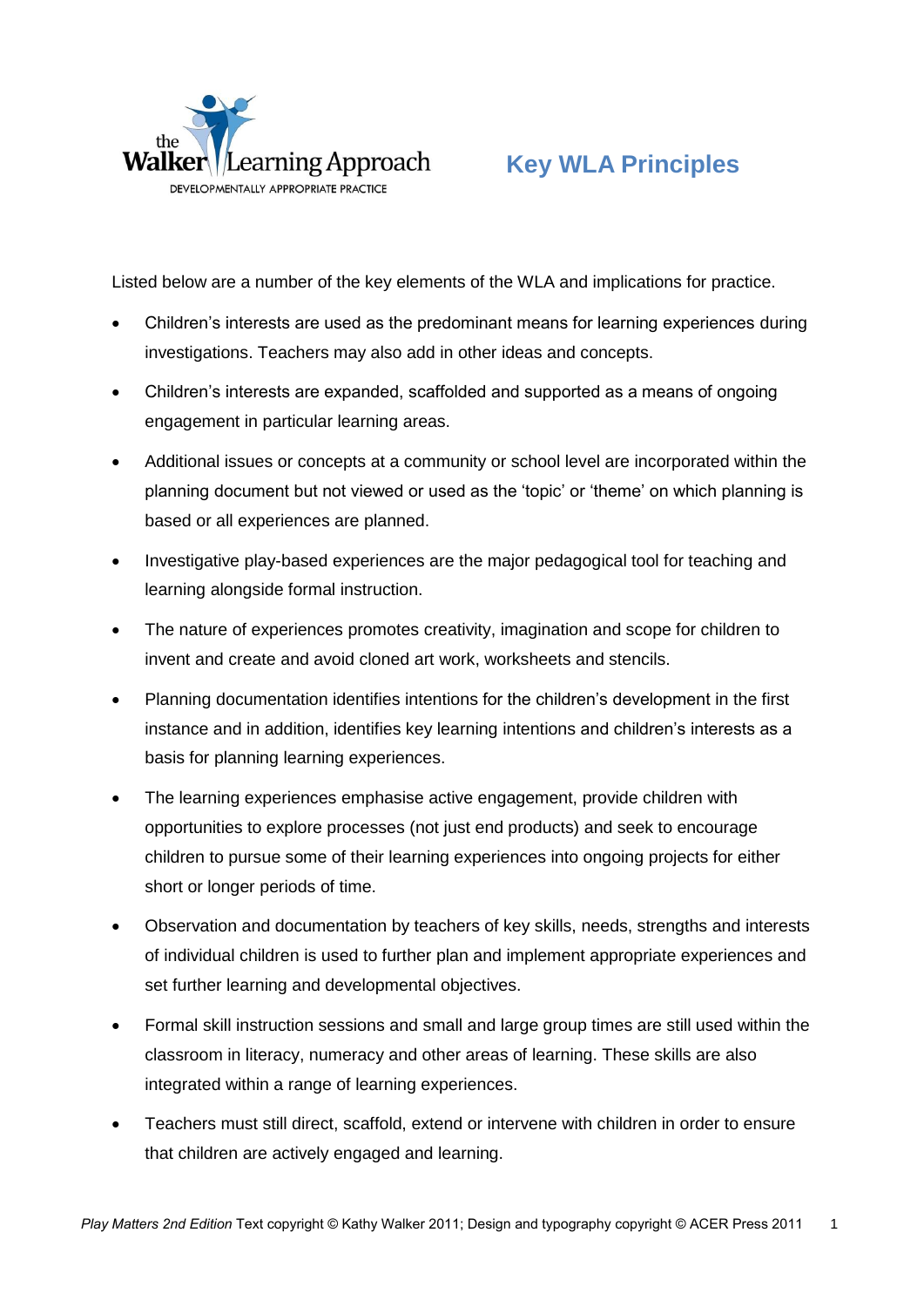- The notion of integrated curriculum within the WLA refers to all learning areas being recognised as integrated and embedded in children's learning and not as discrete parts of the day where a particular content or focus area is used.
- A balance is set by the teacher incorporating interests emerging from the child in response to experiences, and what the teacher wishes to introduce in relation to skill and content.
- In practice, the WLA uses a mix of active, hands-on investigative play-based work, alongside group times, personal reflection times, skill instruction and other learning experiences provided by the school each day.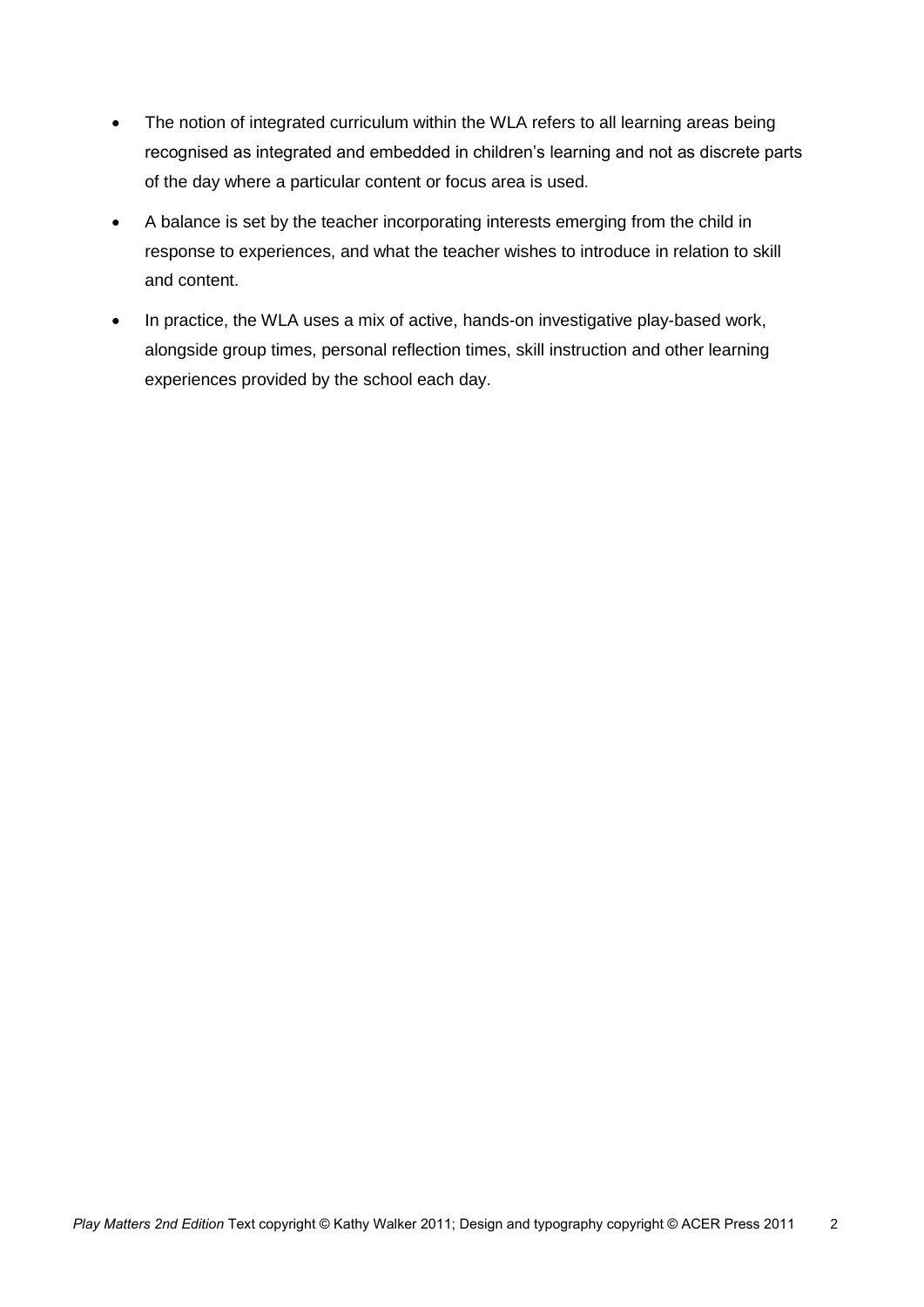

# **Parent Helper Information Sheet**

Thank you for providing some of your time to our classroom. Your child will enjoy sharing some of their learning with you.

One of the main ways in which the children are learning is through opportunities for them to engage in investigations of interest to them. The teacher will have planned or directed aspects of these investigations with the children and while it may look like they are doing anything they choose, their work is purposeful and linked to literacy and numeracy.

In your time with us there are some key things that you can do to help the children in their learning:

- Read the developmental and learning intentions we have set for all children this fortnight. This will help you to know what types of learning we are concentrating on and you might see opportunities to talk about these things with the children in their investigations.
- Rather than just moving around the room, try to spend time with the same group of children or child for at least 15 minutes.
- The teacher may ask you to help support children in their particular investigations or in the outdoor learning areas.
- Attempt to make links for children with their learning. Instead of asking them, 'What are you making or doing?', try describing some of the things you observe. For example: 'I can see you have placed the round paper on top of the tower', or, 'Would you like to write a list of the things you have used?' This focuses on the learning and concepts of literacy and numeracy rather than just the activity.
- You can make suggestions at times for children who are not sure what to do next, or simply watch and listen to the language of the children.
- The teacher may ask you to talk with a small group about some of their investigations. This is like a small show-and-tell session where the children can model language to each other and share their learning and investigations.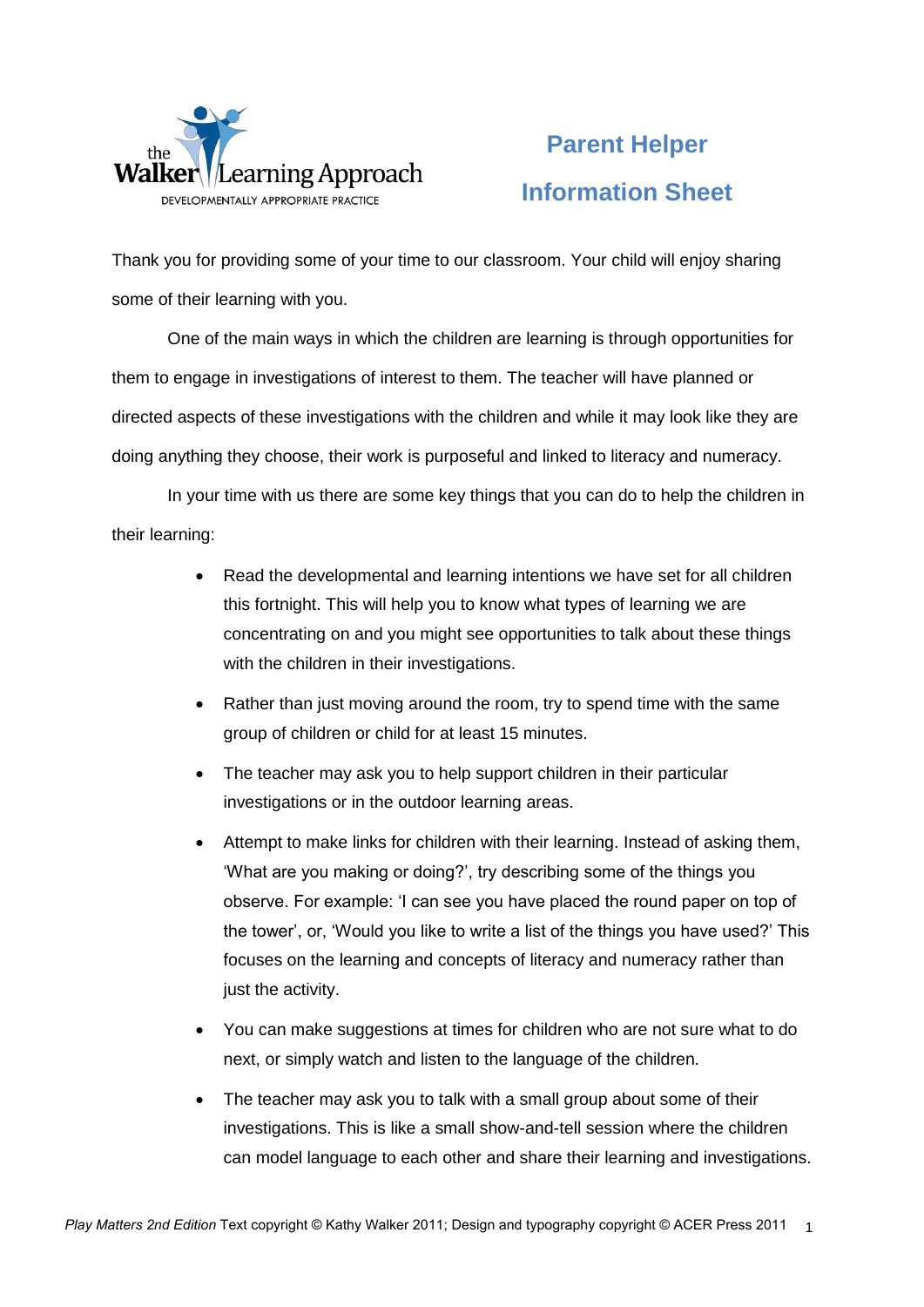You will notice that the teacher will bring the children back to a reflection time together at some stage during the day in order to help model some learning. Formal instruction time for helping children with spelling, writing or reading also occurs during the day and you may or may not be present for that. The teacher will help you to know what to do at those times. It may be listening to a child read or helping them with their work.

We hope you enjoy your time observing and participating in our classroom and we thank you for your help.

## **Sample reflection sheet**

- Tell us about your investigations today?
- Did you make a plan or do a design brief before you started?
- What were you attempting to do?
- Why are you interested in this?
- Who was working with you?
- What do you plan to work on or do next with this?
- What have you discovered?
- What type of learning did you experience? It seems like you did measuring, writing (whatever was apparent).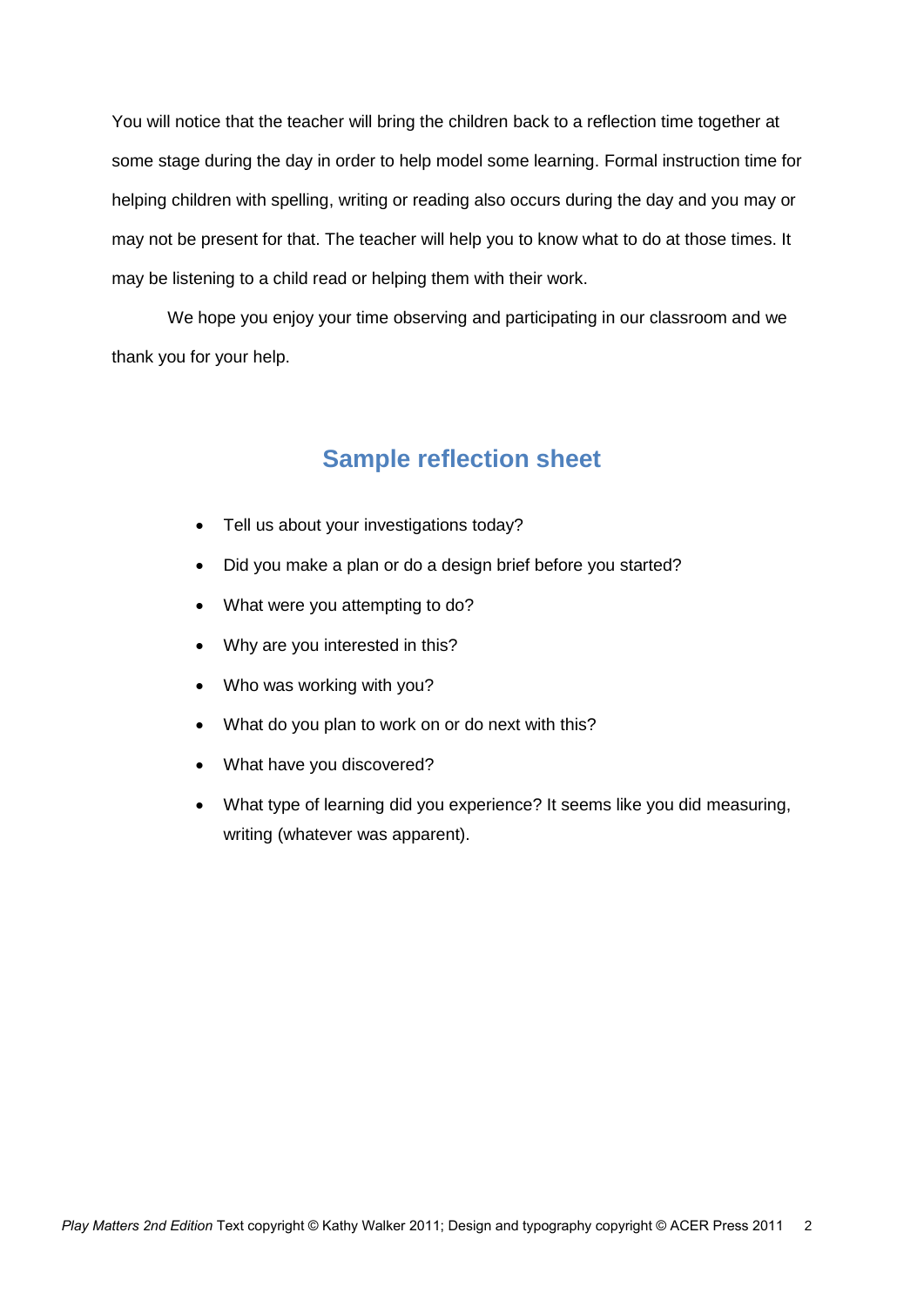

# **Relief Teacher WLA Information Sheet**

Thank you for working in this classroom today. We use the Walker Learning Approach (WLA) which means some of the strategies listed below usually occur each day. The following is a general format for the day that you may like to follow.

# **Commencement of the day**

### *Morning 'tuning in' with children (about 20 minutes)*

There will be a focus child schedule on the noticeboard. Invite the focus children to share what they are currently or intending to be working on during their investigations. There will be a reporter and maybe a photographer—the teacher gives these children a task to report on and to photograph respectively. The tasks allocated to these children will be dependent on their stage of development and the learning intentions. At the end of the tuning in, the children to move off to the learning areas to start their investigations. The teacher disperses the children in small numbers and confirms with the children that they know where they are going and what they intend to investigate.

#### *Investigating time (about 45 minutes)*

Children can work in any of the learning areas by themselves or as small groups. They can choose where and what they are going to investigate. The teacher aims to scaffold the children from their interest so that they are supported and extended where appropriate. The teacher will spend the first half of investigations working with the focus children, reporter and photographer. Then the teacher will work with other children who need support, direction and or extension. Some children may need direction or suggestions for new ideas. Others will find their own work to do. The aim for the teacher is to sit and observe or support some of the children in their investigations.